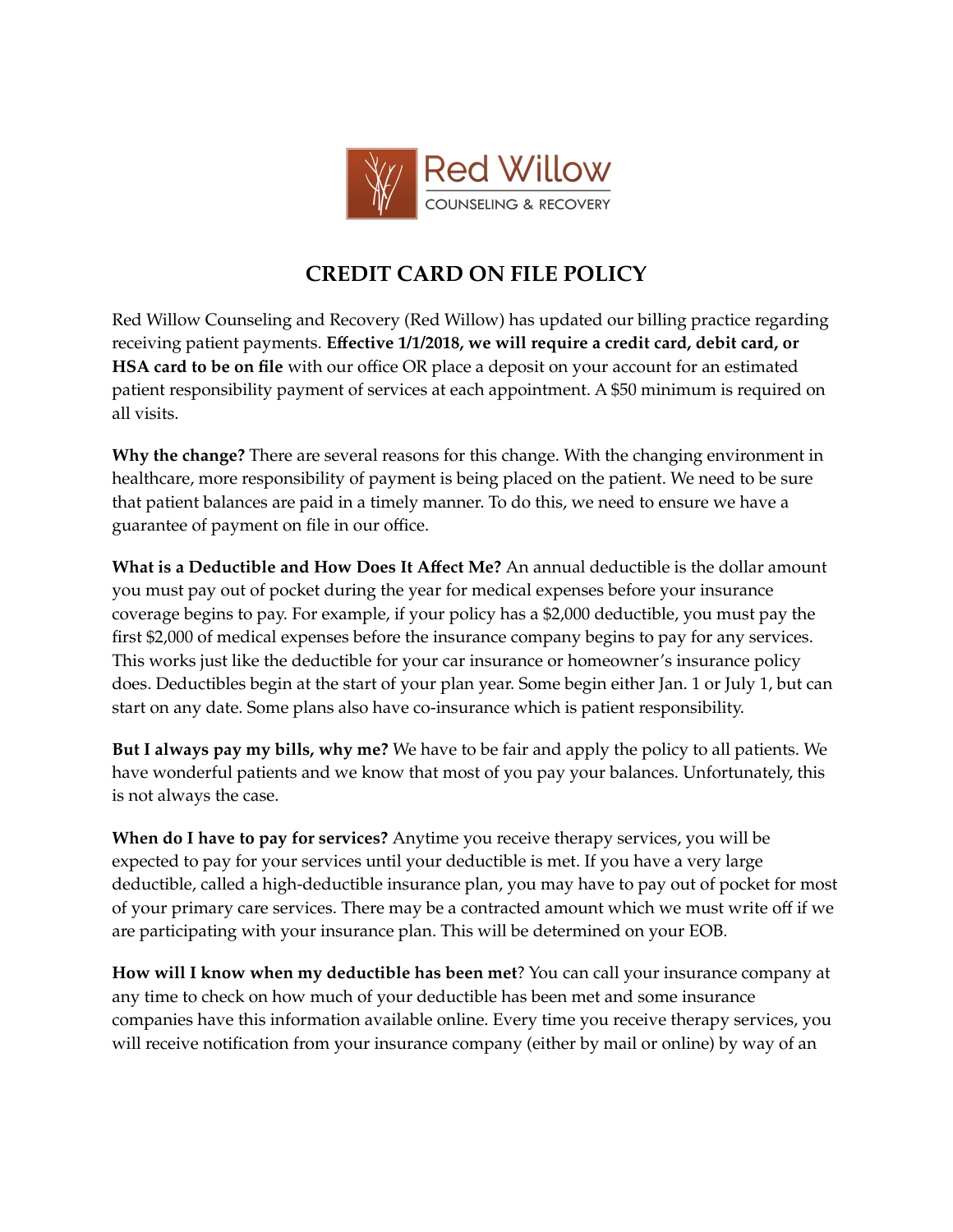Explanation of Benefits (EOB). This will show how much they paid or did not pay, if the amount went to your deductible or coinsurance, and what is your responsibility to pay.

**How will I know how much you are going to charge me?** You will receive a letter in the mail (or email) from your Insurance carrier that explains how much of your office visit they paid and how much you are responsible for. This is called an Explanation of Benefits (EOB.) We receive the same Explanation of Benefits (EOB) that you do. Most Insurances will send your EOB to you first prior to us receiving our copy. It arrives about 10-20 days after your appointment has been billed. We look at each EOB carefully and determine what your insurance has determined as patient responsibility.

**When will you charge my credit card?** Once we receive the insurance EOB for your visit we will apply the patient responsibility to your child's account. We will charge the credit card on file the exact amount as per the EOB that is stated to be patient responsibility. Your copy of the EOB will be your pre-notification. If the amount being charged is over \$100 you will receive a courtesy call prior to the charge being placed. **If you choose not to keep a card on file, we will expect an estimated payment at the time of service.** You will be expected to pay \$50.00 via check or cash before you are seen, but this will not include ancillary charges that may arise out of your visit. Once we receive the EOB on your visit we will send a statement if your patient responsibility is higher than the originally collected amount, or you will have a credit on your account if your patient responsibility is lower than the originally collected amount. The best way to avoid this confusion is to keep your credit card on file.

**But wait, I'm nervous about leaving you my credit card.** We do not store your sensitive credit card information in our office. We store it on a secure website called TherapyNotes. This is a secure clearinghouse that meets the industry standards set forth from the Payment Card Industry Data Security Standard (PCI-DSS) and is certified at the highest level attainable. **Once we enter your information into TherapyNotes, your information is securely encrypted and we do not have access to view or edit the information**. TherapyNotes is only used to process your payment and email you a receipt once payment is processed.

**What is PCI-DSS?** Payment Card Industry (PCI) Security Standards Council offers robust and comprehensive standards to enhance payment card data security and reduce exposure to credit card fraud. PCI Data Security Standard (DSS) provides an actionable framework for developing a robust payment card data security process, including prevention, detection, and appropriate reaction to security incidents.

**When do I give you my credit card?** We prefer for you to fill out the Credit Card Authorization Form through the secure website, IntakeQ, during the intake process or you may elect to do this in person. We will enter your credit card information into TherapyNotes which will securely upload your credit card number. You can also deliver your credit card information over the phone or by mail.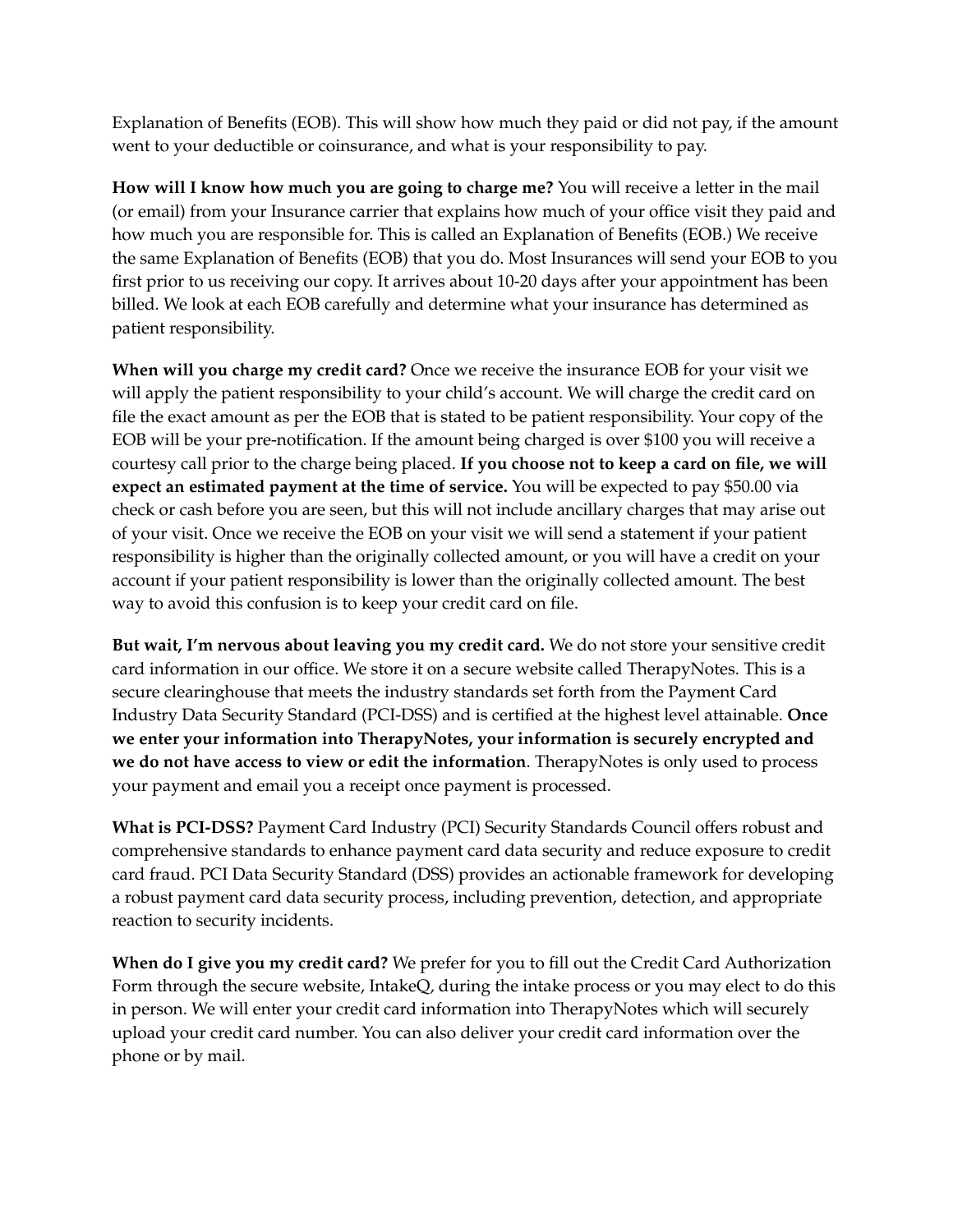**My High-Deductible Health Plan has a Health Savings Account (HSA) Card. Can I keep my HSA card on file?** Yes, you can keep your HSA card on file, however, since HSA funds are limited we may require an additional card to be kept on file should the funds in your HSA account become insufficient.

**What if I need to dispute my bill?** We will always work with you to understand if there has been a mistake. We will refund your credit card if we or if your insurance company has made a billing error. We will only charge the amount that we are instructed to by your insurance carrier, in the EOB they send to us, in the same way that we normally determine how much to send you a bill for in the mail.

## **TERMS OF CREDIT CARD ON FILE**

Your credit card information is not kept on file in this office. It is kept securely offsite by our **Payment Gateway (TherapyNotes) and our office does not have access to the full credit card number once it is entered into our system.**

Be assured that this payment method in no way will compromise your ability to dispute a charge or question your insurance company's determination of payment. If you have any questions about this payment method, do not hesitate to ask.

**- I understand** I must keep this card information current in this office. Credit cards declined for payment could incur additional fees.

- I understand that any payment processed on my debit/credit card **will incur an additional 3% fee.**

**- I understand** that once my insurance has paid their portion for the therapy services I receive at Red Willow, the remaining balance is my responsibility as shown on my Explanation of Benefits (EOB) from my insurance company.

**- I understand** that Red Willow will charge my payment card on file for the balance due once the EOB is received.

**- I understand** that my credit card information will be securely kept by a third party as long as I am a current client of Red Willow or have an outstanding balance.

**-** If I have more than one type of payment card on file Red Willow will process my Health Savings card before charging my credit card for the remaining balance.

**-** If I am self-pay, my payment card will be charged at the time of service.

**-** If I am utilizing my insurance, I will pay any co-payment, co-insurance, or deductible due at time of service. My credit card on file may be charged for these fees.

**-** If the payment card is declined for any reason an additional fee of \$40.00 per transaction will be applied to my account (same as a bad check fee).

**-** If my credit/debit/HSA card is declined I will receive a phone call and be given the opportunity to give us another card to use.

**-** If the amount billed to my credit/debit/HSA card will be over \$100 I will receive a courtesy notification prior to it being charged.